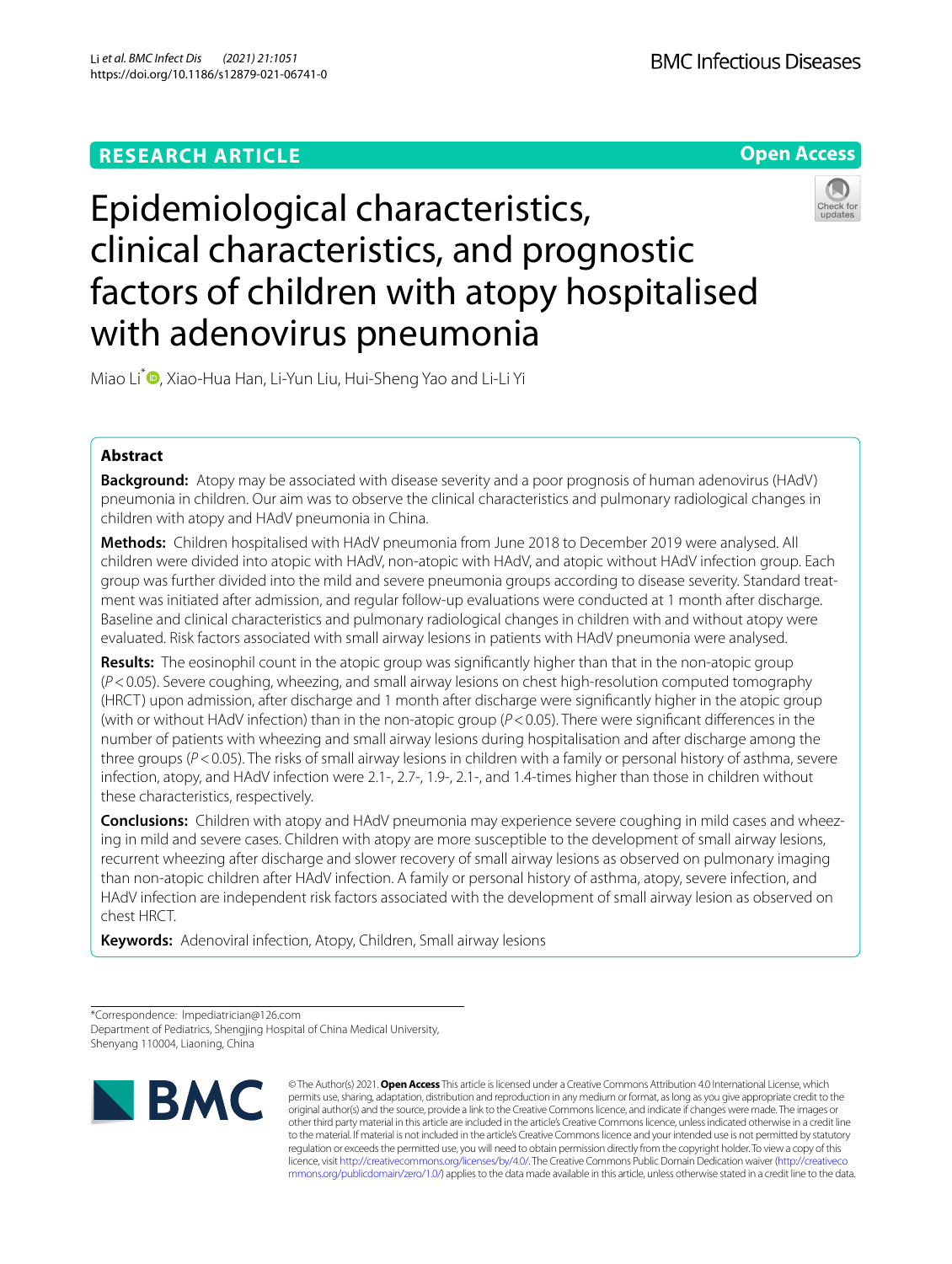## **Background**

Human adenovirus (HAdV) infection is a major cause of community-acquired pneumonia in infants and young children [[1,](#page-7-0) [2\]](#page-7-1). HAdV pneumonia generally occurs in patients between 6 months and 5 years of age and especially afects children<2 years of age. Nearly 5% of children infected with HAdV develop pneumonia, and nearly 1.3 million children die annually due to HAdV infection  $[3, 4]$  $[3, 4]$  $[3, 4]$  $[3, 4]$ . The mortality rate of severe untreated pneumonia or disseminated disease caused by HAdV may exceed 50% [\[5](#page-7-4), [6](#page-7-5)]. Children with severe HAdV pneumonia often require hospitalisation due to more severe clinical symptom and extra-pulmonary complications. Some patients also develop chronic airway and lung diseases that may lead to death [\[7](#page-7-6)]. Despite continuous advancements in medical technology and increasing administration of standardised HAdV treatment, some children still have a poor prognosis; thus, HAdV infection continues to require further attention. After infection, up to 30% of children have long-term respiratory complications such as post-infection bronchiolitis obliterans [[8](#page-7-7)] and bronchiectasis [[9](#page-7-8)], as well as an irreversible decline in lung function  $[10]$  $[10]$ . Therefore, understanding the prognosis of children with HAdV infection is the focus of the current research. We are particularly addressing the question of why some children experience severe symptoms and have a poor prognosis. In recent years, most clinical studies have focused on virus typing  $[11–13]$  $[11–13]$  $[11–13]$ , but few studies have assessed the risk factors associated with a poor prognosis. Previous regional studies in Singapore have shown that an HAdV type 7 infection, a severe infection requiring invasive or non-invasive ventilation, and a family or personal history of asthma were risk factors for respiratory complications [[14\]](#page-8-2).

In children, atopy usually manifests as atopic dermatitis, allergic rhinitis, and allergic asthma; however, some children experience airway hyperresponsiveness [\[15](#page-8-3)]. Allergic infammation may afect immunity; thus, children with atopy may be prone to recurrent respiratory tract infections [\[16](#page-8-4)], and some children may experience sequelae  $[14]$ . Many atopic children with HAdV infection were found experience wheezing and slower recovery than non-atopic children, and requiring long-term atomisation compared to previously healthy children. So we suppose that atopy may be related to the severity of pneumonia and poor prognosis of HAdV infection. In our study we aimed to analyse the baseline and clinical characteristics, and pulmonary radiological changes in children with HAdV infection, with and without atopy, to establish whether atopy is the one of the risk factors for small airway lesions observed during high-resolution computed tomography (HRCT) after HAdV infection. The early identification of risk factors is particularly important to remind clinicians to implement intervention strategies earlier and improve patient prognosis.

### **Methods**

## **Study population**

A total of 200 children were included: 120 children who were hospitalised with HAdV pneumonia from June 2018 to December 2019 at the Pediatric Respiratory Department of Shengjing Hospital. Because we wanted to study whether adenovirus infection could affect the severity of pneumonia and whether it could afect the prognosis of pneumonia, and want to analyze the reason for the poor prognosis of pneumonia is severity of pneumonia or atopy, 80 children with atopic and without HAdV infection were select as control group. Since the severity of pneumonia will afect the prognosis of pneumonia, we divided each group into severe and mild group respectively. We included children with pneumonia between 1 month and 14 years of age. Children with congenital pulmonary dysplasia, airway malformation, congenital immune defciency disease, congenital heart disease, malnutrition, or congenital metabolic diseases were excluded. Our study is a retrospective study, and the data statistics are anonymous, the need for patient consent was waived by the ethics committee (No: 2020PS005K).

#### **Study defnitions**

Pneumonia was diagnosed based on the patient's symptoms (fever, cough, and/or rapid breathing), clinical evidence (tachypnoea, chest recessions, and/or adventitious sounds upon lung auscultation), and radiographic signs (infltrates or consolidation). Severe HAdV pneumonia was defned as that requiring either invasive or non-invasive respiratory support, requiring paediatric intensive care unit care, or resulting in death. Atopy was diagnosed by a specialist based on the patient's history of atopic dermatitis, asthma, and allergic rhinitis, as well as results from quantitative allergen-specifc IgE and skin scratch tests.

## **Data collection**

The medical records of the children were retrospectively reviewed and analysed to extract data on the following factors: age; sex; duration of fever; duration of hospitalisation; laboratory test results at the frst admission (neutrophil count, eosinophil count, lymphocyte count, and C-reactive protein [CRP] level); the presence of dyspnoea, extra-pulmonary complications, and/or wheezing upon admission, after discharge, and 1 month post-discharge; the presence of severe coughing (nocturnal cough or vomiting after cough); chest CT or X-ray results (children with wheezing underwent HRCT), and the presence of small airway lesions on chest HRCT images. Two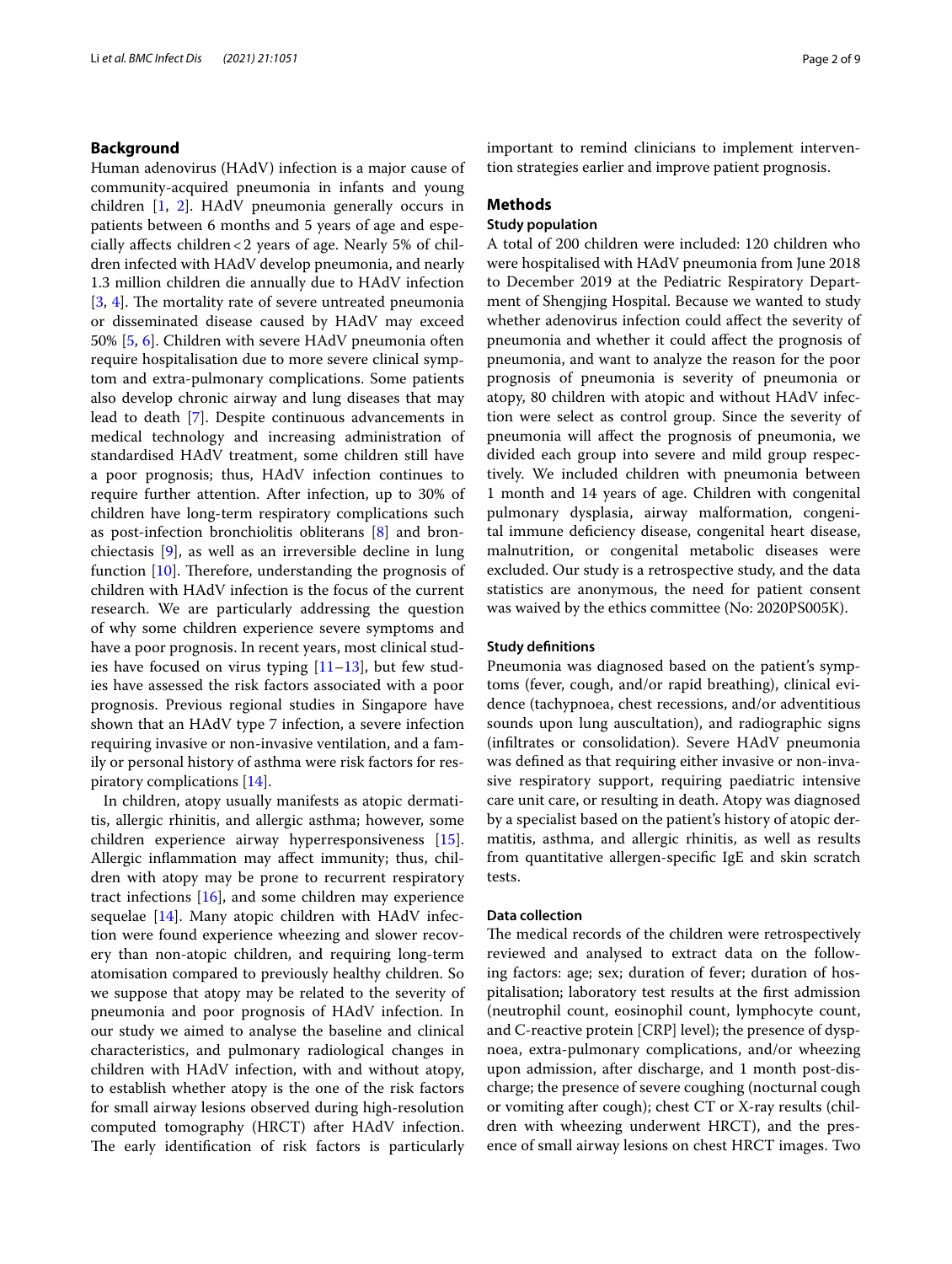specialists in chest radiography independently reviewed the scans. Data on baseline and clinical characteristics as well as pulmonary radiological changes in children with and without atopy were collected. Risk factors associated with post-HAdV pneumonia and small airway lesions were analysed.

In the children with atopy, quantitative allergenspecifc IgE and skin scratch tests were also performed within 24 h if the children had not undergone an allergen-specifc IgE test within the previous 6 months. If specifc IgE levels exceeded 0.35 kUa/L (Allergen-specifc IgE testing kit; Semel Technologies Ltd., Shenyang, China), exposure to any allergens was avoided.

## **Specimen collection and virus identifcation**

Nasopharyngeal swabs for the identifcation of HAdV antigens (Respiratory Virus detection kit; Shanghai Xing Yao Medicine Technology Development Co. Ltd., Shanghai, China) and HAdV DNA (HAdV RNA detection kit; Shenzhen PuRuiKang Biological Technology Co. Ltd., Shenzhen, China) were collected within 24 h after admission.

#### **Treatment modalities**

The diagnosis and treatment of HAdV infection were performed according to the national guidelines published in 2019 [[17](#page-8-5)]. All children received standard treatment for pneumonia, which included supportive care when necessary, invasive or non-invasive ventilation, and antibiotics. As gamma globulin has the role of enhance IgG function, inhibiting and neutralizing infammatory factors, and neutralizing viruses, it was administered intravenously to children with persistent fever, while intravenous pulse methylprednisolone was administered to children with severe disease, including rapidly increasing respiratory distress, at the discretion of the treating physician. Children with wheezing were treated with a bronchodilator to relax the airway. Children who remained non-febrile for longer than 48 h, had no wheezing, experienced relief from cough, and showed a 50% decrease in infltrates or the consolidation area (compared to the values at admission) were discharged from the hospital. For children who experienced wheezing or showed abnormalities on their chest HRCT image, a follow-up visit was scheduled for 1 month after discharge to observe whether wheezing remained and to assess any HRCT image changes. If the chest CT fndings normalized before discharge, no reexamination was required.

## **Statistical analysis**

Baseline and clinical characteristics as well as pulmonary radiological changes in children with and without atopy were evaluated. The risk factors associated with small airway lesions in patients with HAdV pneumonia were analysed. Continuous variables are described as the mean $\pm$ standard deviation. A one-way analysis of variance (ANOVA) was used to assess the diferences among the three groups, and the Student–Newman–Keuls or least signifcant diference test was used as the post hoc test. The chi-square test was applied for categorical variables, and multivariate analysis was used to identify risk factors associated with small airway lesions in patients with HAdV pneumonia. Spearman's test was used to assess correlation. All statistical analyses were conducted using SPSS 20.0. Two-sided P values < 0.05 were considered statistically signifcant.

## **Results**

Based on the history of atopy, a total of 122 patients had atopy, both with and without HAdV infection, and 78 patients were non-atopic. There were 80 cases of mild pneumonia (30 atopic cases and 50 non-atopic cases) and 40 cases of severe pneumonia (12 atopic cases and 28 non-atopic cases). The 80 children with atopy and without HAdV infection were further divided into two groups according to pneumonia severity (40 with mild pneumonia and 40 with severe pneumonia; Fig. [1](#page-3-0)).

# **Baseline and laboratory characteristics of children with HAdV infection and atopy and HAdV infection without atopy**

Of the 200 children, 62 boys and 60 girls were included in the atopic group, and 45 boys and 33 girls were included in the non-atopic group. There was no difference in sex, age, neutrophil count, or lymphocyte count (*P*>0.05) between the atopic and non-atopic groups. However, the eosinophil count in the atopic group was signifcantly higher than that in the non-atopic group (*P*<0.05; Table [1](#page-3-1)).

# **Diferences in clinical characteristics between children with mild adenovirus infection with and without atopy**

Considering the diferences in clinical characteristics, the prognosis, and chest HRCT changes may due to pneumonia severity after infection, we analyzed the clinical characteristics of children with mild and severe pneumonia respectively. The numbers of children with mild pneumonia, severe cough, wheezing, and small airway lesions on chest HRCT upon admission and 1 month after discharge were signifcantly higher in the atopic group (with or without HAdV infection) than in the non-atopic group (*P*<0.05). Additionally, the numbers of children in the atopic group with mild HAdV pneumonia, severe cough, wheezing, and small airway lesions on chest HRCT upon admission and 1 month after discharge were signifcantly higher than those in the atopic group without HAdV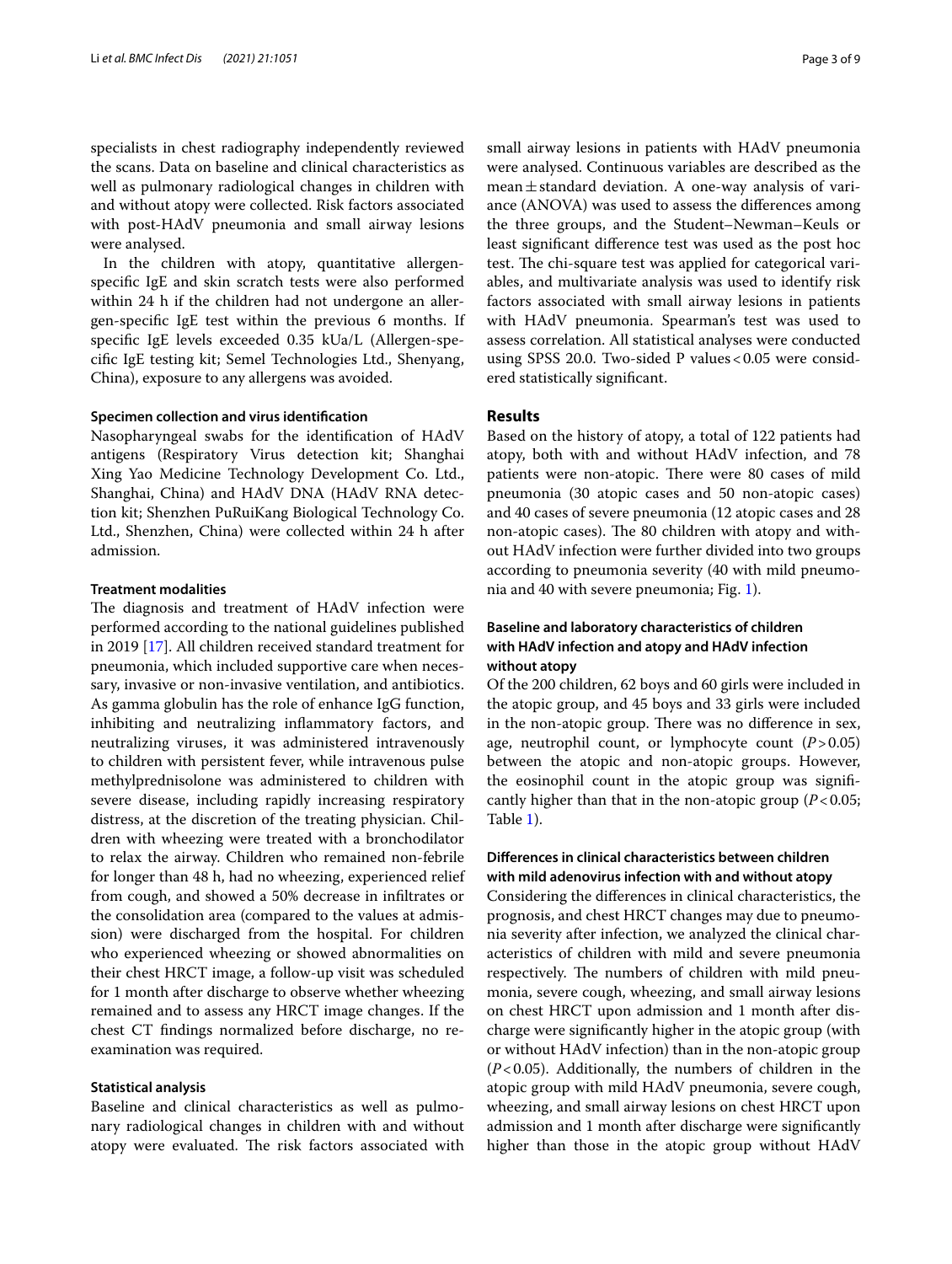

<span id="page-3-1"></span><span id="page-3-0"></span>**Table 1** Baseline and laboratory characteristics of children with HAdV infection and atopy and HAdV infection without atopy

| Group            | Atopy ( $n = 122$ )                | Non-atopy ( $n = 78$ )              | $X^2/t$ -test | P value  |
|------------------|------------------------------------|-------------------------------------|---------------|----------|
| Male             | 62 (50.8%)                         | 45 (57.7%)                          | 0.133         | 0.716    |
| Female           | 60 (49.2%)                         | 33 (42.3%)                          |               |          |
| Age              | $5.2 \pm 1.2$                      | $5.5 \pm 0.6$                       | 1.230         | 0.34     |
| Neutrophil count | $(11.21 \pm 0.03) \times 10^9$ /L  | $(11.80 \pm 0.01) \times 10^{9}$ /L | 1.280         | .050     |
| Lymphocyte count | $(2.74 \pm 0.02) \times 10^9$ /L   | $(2.80 \pm 0.13) \times 10^9$ /L    | 1.460         | 0.120    |
| eosinophil count | $(0.53 \pm 0.01) \times 10^{9}$ /L | $(0.22 \pm 0.01) \times 10^9$ /L    | 1.829         | $0.020*$ |
| CRP              | $(36.27 \pm 1.52)$ mg/L            | $(38.36 \pm 2.69)$ mg/L             | 1.140         | 0.180    |

The bold values represent the factors that are signifcant diferences between the two groups

\* *P*<0.05, compare with non-atopic group statistically signifcant. CRP: C-reactive protein;

infection  $(P<0.05)$ . There was no significant difference in the duration of hospitalisation or fever among the three groups (*P*>0.05; Table [2\)](#page-4-0).

# **Diferences in clinical features and radiological changes between children with severe HAdV pneumonia with and without atopy**

The numbers of cases of wheezing and small airway lesions during hospitalisation and after discharge were signifcantly higher in the atopic group (with or without HAdV infection) with severe pneumonia than in the

non-atopic group  $(P< 0.05)$ . There were significant differences in the number of patients with wheezing and small airway lesions during hospitalisation and after discharge between the atopic groups with and without HAdV infection (*P* < 0.05). A total of nine children with atopy were found with small airway lesions during hospitalisation (fve cases, excessive permeability; three cases, mosaic sign; and one case, bronchial wall thickening). There were no significant differences in blood oxygen saturation, CRP levels, hospitalisation time, duration of fever, the presence of dyspnoea,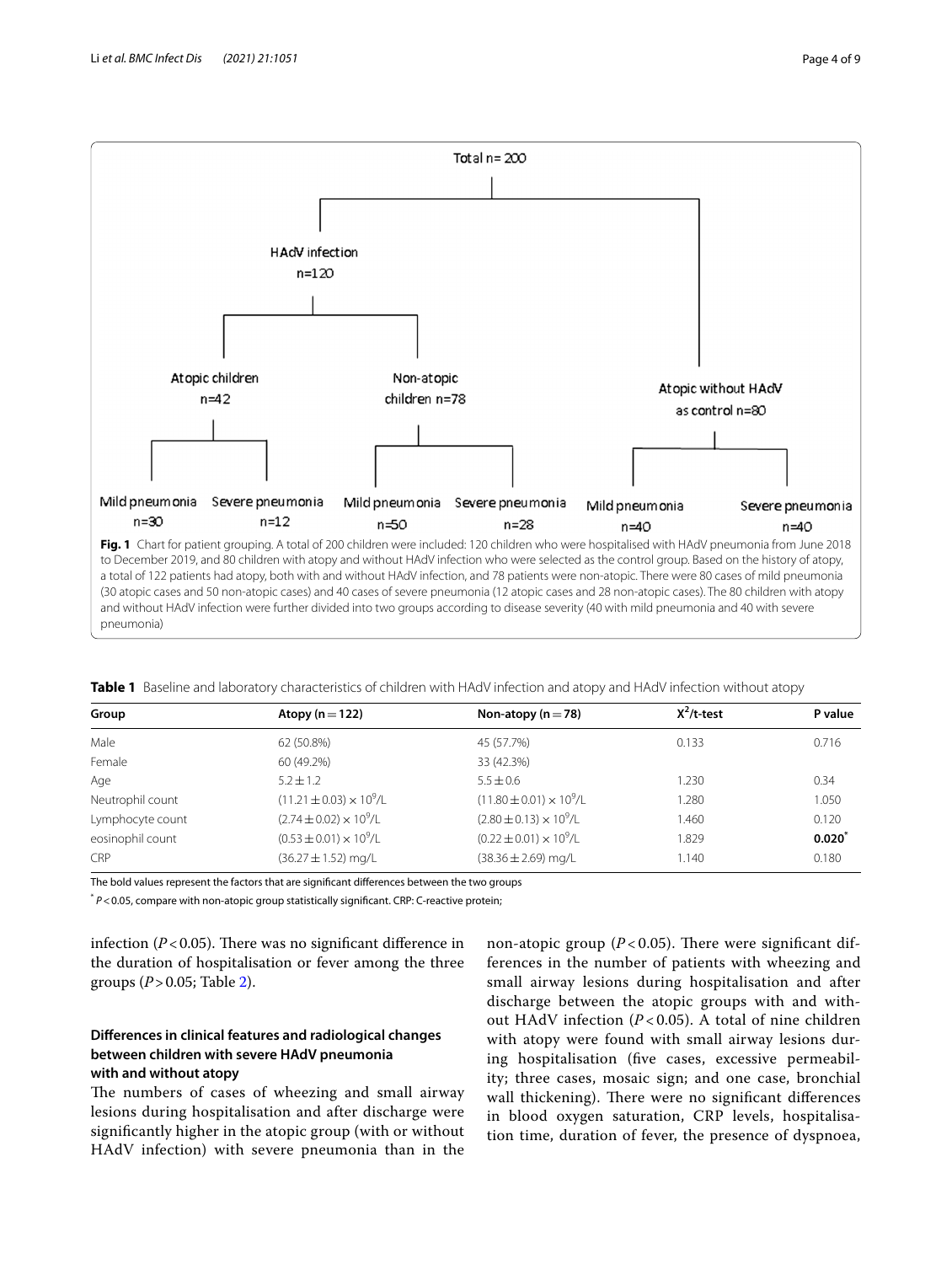Pulmonary radiological changes

| Group                  | Atopic with HAdV<br>$(n=30)$ | Non-atopic with HAdV<br>$(n=50)$ | Atopic<br>without HAdV<br>$(n=40)$ |
|------------------------|------------------------------|----------------------------------|------------------------------------|
| Clinic characteristics |                              |                                  |                                    |

Duration of fever (day)  $5.3 \pm 1.1$   $5.5 \pm 0.8$   $5 \pm 1.2$ Duration of hospitalization (day)  $8.2 \pm 1.5$   $8.1 \pm 0.6$   $7 \pm 1.0$ <br>Cases of wheezing in hospital (%)  $4 \times 3.33$ Cases of wheezing in hospital (%)  $11 (9.17\%)^{ab}$  5 (4.17%)  $4 (3.33\%)^{a}$ Cases of wheezing after discharge (%)  $(96)$  5 (4.17%)<sup>ab</sup> 2 (1.67%)  $(1.67\%)$  3 (2.5%)<sup>a</sup> Cases of severe cough during hospitalization  $8(6.67\%)^3$   $7(5.83\%)$   $8(6.67\%)^3$ 

<span id="page-4-0"></span>**Table 2** Differences in clinical characteristics between children with mild adenovirus infection with and without atopy

a P<0.05, compare with non-atopic with HAdV group statistically significant. <sup>b</sup>P<0.05, compare with atopic without HAdV group statistically significant

Cases have small airway lesions (on admission)  $6(5%)^{ab}$   $3(2.5%)$   $4(3.33%)^{a}$ Cases have small airway lesions (a month after discharge)  $4(3.33\%)^{ab}$   $2(1.67\%)$   $2(1.67\%)$   $1(0.83)^{a}$ 

<span id="page-4-1"></span>**Table 3** Diferences in clinical features and radiological changes between children with severe HAdV pneumonia with and without atopy

| Group                                                     | Atopic with HAdV ( $n = 12$ ) | Non-atopic with HAdV<br>$(n=28)$ | Atopic<br>without HAdV<br>$(n=40)$ |
|-----------------------------------------------------------|-------------------------------|----------------------------------|------------------------------------|
| Clinical features                                         |                               |                                  |                                    |
| Degree of blood oxygen saturation                         | $(78.33 \pm 2.35)\%$          | $(80.24 \pm 3.25)\%$             | $(79 \pm 2.16)\%$                  |
| Cases of dyspnea (%)                                      | 8 (10%)                       | 6(7.5%)                          | 7(8.75%)                           |
| Duration of fever (day)                                   | $7.1 \pm 1.1$                 | $7.3 \pm 0.8$                    | 7 ± 0.9                            |
| Duration of hospitalization (day)                         | $9.2 \pm 1.5$                 | $9.3 \pm 0.6$                    | $9 + 1.3$                          |
| Cases of wheezing in hospital (%)                         | $8(10\%)^{ab}$                | 4(5%)                            | $6(7.5\%)^a$                       |
| Cases of wheezing after discharge (%)                     | $6(7.5\%)^{ab}$               | 2(2.5%)                          | 4 $(5%)^a$                         |
| Cases of extra-pulmonary complications (%)                | 16 (20%)                      | 15 (18.75%)                      | 18 (22.5%)                         |
| Pulmonary radiological changes                            |                               |                                  |                                    |
| Cases have small airway lesions (on admission)            | $9(11.25\%)^{ab}$             | 5(6.25%)                         | 7 $(8.75%)^a$                      |
| Cases have small airway lesions (a month after discharge) | $4(5%)^{ab}$                  | 1(1.25%)                         | 3(3.75%) <sup>a</sup>              |

a P<0.05, compare with non-atopic with HAdV group statistically significant. <sup>b</sup>P<0.05, compare with atopic without HAdV group statistically significant

and extra-pulmonary complications among the three groups (*P* > 0.05; Table [3](#page-4-1)).

# **Risk factors associated with post-HAdV pneumonia with small airway lesions**

As small airway lesion is the most common complication of post- HAdV infection, we compared the baseline characteristics and symptoms of the children with pneumonia with and without small airway lesions to identify the risk factors of small airway lesion. According to the imaging fndings, 200 children were divided into two groups according to the presence or absence of small airway lesions. We found that in the small airway lesions group, the numbers of patients with atopy, severe infection, and a family or personal history of asthma were signifcantly higher than those in the non-small airway lesion group  $(P<0.05$ ; Table [4](#page-5-0)). We also performed a multivariate analysis to identify risk factors associated with small airway lesions in patients with HAdV pneumonia. We found that a family history of asthma (OR 2.1 [95% CI 1.8–3.0]), personal history of asthma (OR 2.7 [95% CI 2.1–3.1]), atopy (OR 2.1 [95% CI 1.8–3.2]), severe infection (OR 1.9 [95% CI 1.0–2.7]), and HAdV infection (OR 1.4, [95% CI 0.9–2.0]) were independent factors associated with the development of small airway lesions, based on chest HRCT fndings (Table [5](#page-5-1)).

## **Discussion**

Children with atopy are a special population, and atopy is often accompanied by airway hyperresponsiveness. In our study, we compared the clinical characteristics of children with atopy and HAdV pneumonia to children without atopy. We found that there was no diference in the duration of fever between the two groups. However,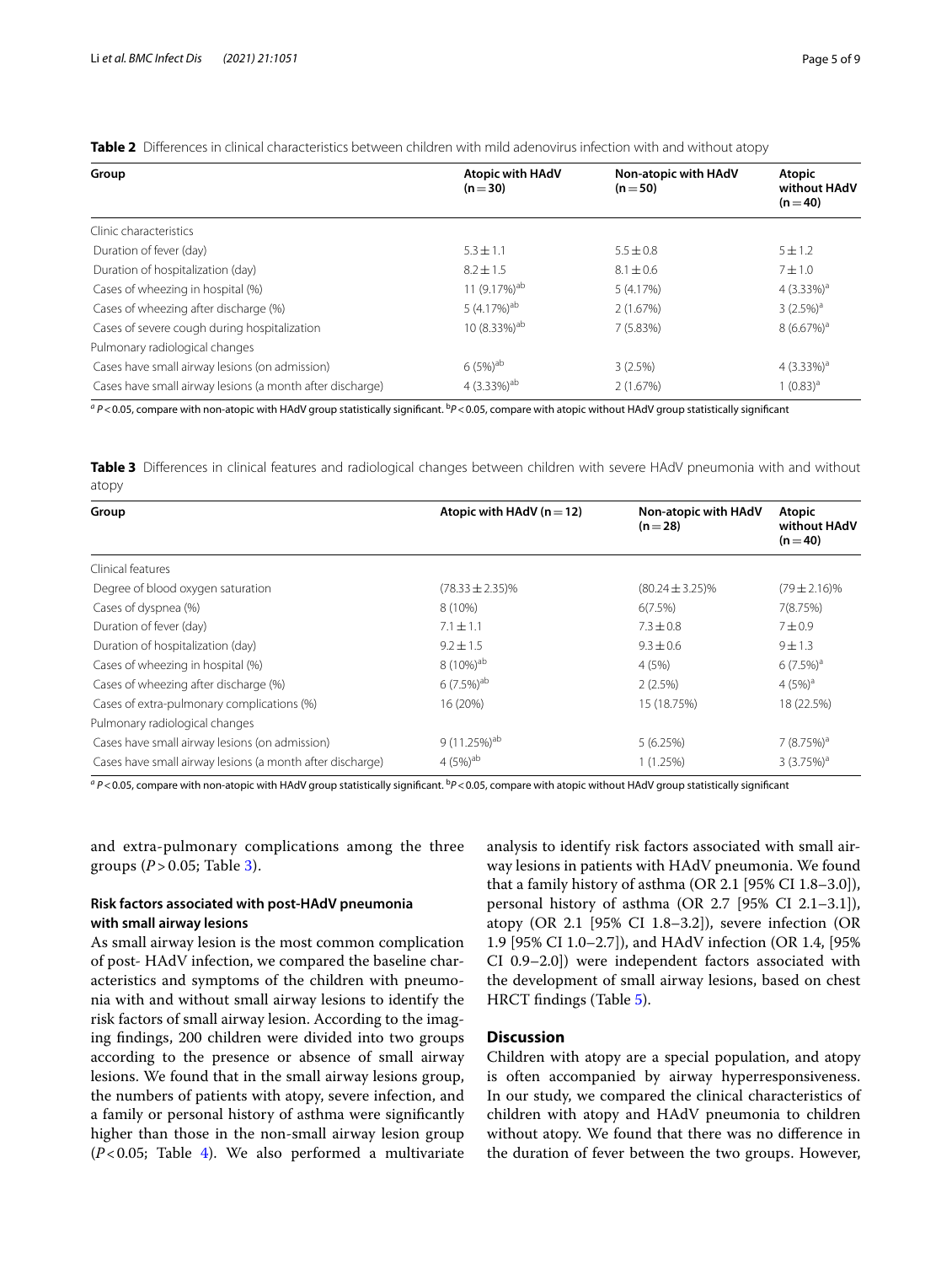| <b>Characteristics</b>            | Total (n = 200) n $(\% )$ | With small airway<br>lesions ( $n = 34$ ) n (%) | Without small airway<br>lesions (n = 166) n $%$ | $X^2/t$ -test | P value             |
|-----------------------------------|---------------------------|-------------------------------------------------|-------------------------------------------------|---------------|---------------------|
| Atopy                             |                           |                                                 |                                                 | 6.556         | $\mathbf{0.01}^{*}$ |
| Yes                               | 122 (61%)                 | 26 (76.5%)                                      | 96 (59.6%)                                      |               |                     |
| No                                | 78 (39%)                  | 8 (23.5%)                                       | 69 (41.4%)                                      |               |                     |
| Severe infection                  |                           |                                                 |                                                 | 13.975        | $0.01^*$            |
| Yes                               | 80 (40%)                  | 21 (61.8%)                                      | 59 (35.5%)                                      |               |                     |
| <b>No</b>                         | 120 (60%)                 | 13 (38.2%)                                      | 107 (64.5%)                                     |               |                     |
| Fever                             |                           |                                                 |                                                 | 0.02          | 0.887               |
| Yes                               | 110 (55%)                 | 16 (47.1%)                                      | 80 (48.2%)                                      |               |                     |
| <b>No</b>                         | 90 (45%)                  | 18 (52.9%)                                      | 86 (51.8%)                                      |               |                     |
| Duration of hospitalization       |                           | $8.2 \pm 1.1$                                   | $8.3 \pm 0.7$                                   | 0.984         | 0.06                |
| Family history of asthma          |                           |                                                 |                                                 | 35.498        | $0.001*$            |
| Yes                               | 50 (25%)                  | 20 (58.8%)                                      | 30 (18.1%)                                      |               |                     |
| No                                | 150 (75%)                 | 14 (41.2%)                                      | 136 (81.9%)                                     |               |                     |
| Previous chest infection          |                           |                                                 |                                                 | 0.041         | 0.84                |
| Yes                               | 55 (27.5%)                | 9(26.5%)                                        | 46 (27.7%)                                      |               |                     |
| <b>No</b>                         | 145 (72.5%)               | 25 (73.5%)                                      | 120 (72.3%)                                     |               |                     |
| Passive smoking                   |                           |                                                 |                                                 | 0.471         | 0.493               |
| Yes                               | 54 (27%)                  | 8 (23.5%)                                       | 46 (27.7%)                                      |               |                     |
| <b>No</b>                         | 146 (73%)                 | 26 (76.5%)                                      | 120 (72.3%)                                     |               |                     |
| Personal history of asthma/wheeze |                           |                                                 |                                                 | 31.165        | $0.001*$            |
| Yes                               | 81 (67.5%)                | 25 (73.5%)                                      | 56 (33.7%)                                      |               |                     |
| <b>No</b>                         | 119 (23.5%)               | 9(26.5%)                                        | 110 (66.3%)                                     |               |                     |
| HAdV infection                    |                           |                                                 |                                                 | 5.937         | $0.015*$            |
| Yes                               | 120 (60%)                 | 23 (67.6%)                                      | 97 (58.4%)                                      |               |                     |
| No                                | 80 (40%)                  | 11 (23.4%)                                      | 69 (41.6%)                                      |               |                     |

<span id="page-5-0"></span>

The bold values represent the factors that are signifcant diferences between the two groups

\* *P*<0.05, compare with the group without small airway lesions statistically signifcant

<span id="page-5-1"></span>

|  |  | Table 5 Multivariate analysis of risk factors associated with post-adenovirus pneumonia with small airway lesions |  |  |
|--|--|-------------------------------------------------------------------------------------------------------------------|--|--|
|--|--|-------------------------------------------------------------------------------------------------------------------|--|--|

| <b>Characteristics</b>            | Total (n = 200) n (%) | With small airway<br>lesions (n $=$ 34) n (%) | Without small airway<br>lesions (n = 166) n $(\% )$ | P value  | Odds ratio 95%<br>(confidence<br>interval) |
|-----------------------------------|-----------------------|-----------------------------------------------|-----------------------------------------------------|----------|--------------------------------------------|
| Atopy                             | 122 (61%)             | 26 (76.5%)                                    | 96 (59.6%)                                          | $0.021*$ | $2.1(1.8-3.2)$                             |
| Severe infection                  | 80 (40%)              | 21 (61.8%)                                    | 59 (35.5%)                                          | $0.020*$ | $1.9(1.0 - 2.7)$                           |
| Family history of asthma          | 50 (25%)              | 20 (58.8%)                                    | 30 (18.1%)                                          | $0.019*$ | $2.4(1.8-3.0)$                             |
| Personal history of asthma/wheeze | 81 (67.5%)            | 25 (73.5%)                                    | 56 (33.7%)                                          | $0.018*$ | $2.7(2.1-3.1)$                             |
| HAdV infection                    | (60%)                 | 23 (67.6%)                                    | 97 (58.4%)                                          | $0.023*$ | $1.4(0.9-2.2)$                             |

\* *P*<0.05, compare with the group without small airway diseases statistically signifcant

the eosinophil count in the atopic group was signifcantly higher than that in the non-atopic group, which was considered to be related to the fact that the children not allergens avoidance recently, because not all of the children in the atopic group had increased eosinophil count in blood. The eosinophil count in part of the children with atopy without HAdV infection is also higher, so we considered the higher eosinophil count not due to HAdV infection, but atopy. Considering the diferences in clinical features and chest HRCT changes due to pneumonia severity after infection, we analyzed the clinical characteristics of children with mild and severe pneumonia respectively. In children with atopy (with or without HAdV infection) and mild pneumonia, the number of cases of severe cough or wheezing was signifcantly higher than that in those without atopy, and the number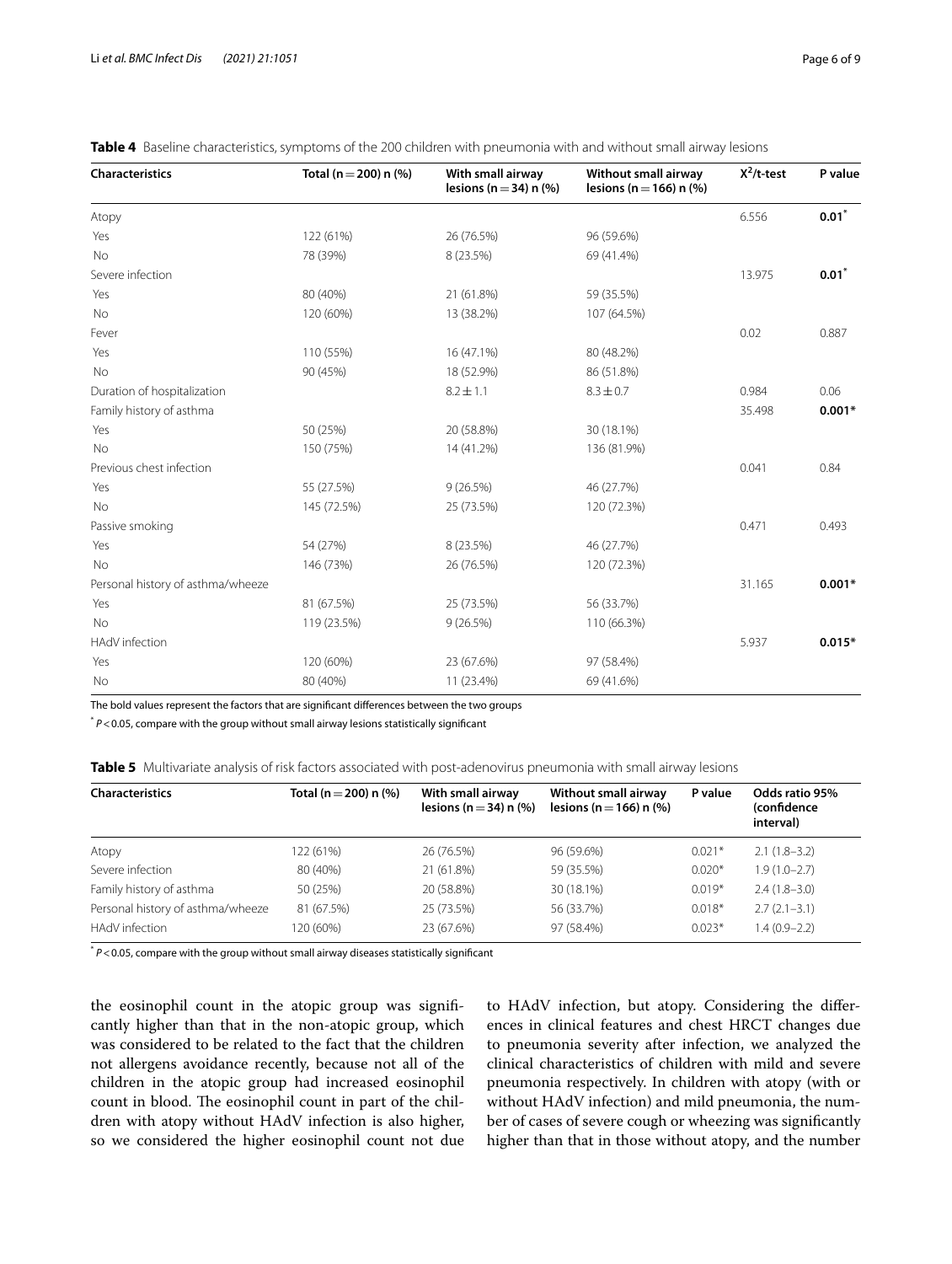of patients with wheezing during hospitalisation was significantly different. Therefore, we concluded that after HAdV infection, children with atopy are more prone to severe coughing and wheezing than children without atopy. The reason for wheezing in children with atopy and HAdV pneumonia may be related to the exposure of the damaged airway epithelium neurons and increased airway sensitivity [[18\]](#page-8-6). Studies have shown that leukotriene E4 is strongly associated with episodes of acute wheezing in preschool children and that the levels of leukotriene E4 are higher in the airways of children with atopy than in those of children without atopy [[19\]](#page-8-7). In our study, we also found that the number of cases of wheezing in the atopic group with severe HAdV pneumonia was signifcantly higher than that in the atopic group without HAdV infection. The reason may be related to the characteristics of HAdV infection. Firstly, damage to the airway mucosa after HAdV infection and the release of infammatory mediators can cause mucosal oedema of the bronchi and bronchioles, congestion, necrosis and shedding, necrotic obstruction of the lumen, and bronchial wall oedema and thickening, resulting in vasospasm and muscle contraction. As airway epithelial cells are damaged, their defence capacity is reduced, resulting in allergens invading the airway more easily [[12\]](#page-8-8). In contrast, toll-like receptors (TLR) and intracellular virus sensors such as proteincatalysed enzymes (protein kinase double-stranded RNA, PKR) in airway epithelial cells [[13](#page-8-1)] induce MUC5AC production, leading to airway epithelial mucus hypersecretion and blockage of the lumen. After infection, HAdV can interact with the host cells and extensively participate in the functions of host cell proliferation, apoptosis, autophagy, and so on  $[18]$  $[18]$  $[18]$ . Studies have shown that when HAdV infects respiratory epithelial cells, host cells develop adaptive autophagy, which enables immune evasion [[19\]](#page-8-7), leading to autophagy dysregulation in the host cells. HAdV can induce the activation of  $CD8<sup>+</sup>$  T cells through the autophagy pathway, leading to microenvironmental changes in the lung tissue [\[20](#page-8-9)]. In the airways of children with atopy, damaged neurons in the airway epithelia are exposed, increasing airway sensitivity [[21](#page-8-10)] and leading to more serious epithelial injury, thus making patients more susceptible to wheezing.

The changes caused by HAdV pneumonia on the chest CT image include lung consolidation, patchy shadows, focculent shadows, cluster shadows, air bronchograms, and lymph node enlargement. Its effects on the small airways include uneven infation, mosaic sign, bronchial thickening, and bronchiectasis [\[20](#page-8-9)]. In the current study, we compared children with HAdV pneumonia with and without atopy and found that the percentage of children with atopy and small airway lesions was more than that of children without atopy. We also compared the baseline characteristics and symptoms of children with pneumonia with and without small airway lesions. We found that in the small airway lesions group, the numbers of patients with atopy, severe infection, and a family or personal history of asthma were signifcantly higher than those in the group without small airway lesions. A family or personal history of asthma, atopy, severe infection, and HAdV infection were independent factors associated with the development of small airway lesions, based on chest HRCT fndings.

Uneven infation of the lungs is always found on chest CT in children with atopy, and children often experience coughing or wheezing which requires treatment after discharge. The changes in the lung parenchyma, such as lung consolidation, usually recover slowly after discharge and most small airway lesions require atomisation to recover; however, we observed that, even after 1 month, some children with atopy had small airway lesions on the chest CT. Some children were still intolerant to sports activities, had post-activity wheezing, and showed progression to bronchiolitis obliterans.

The small airway refers to the airway with an inner diameter  $\leq$  2 mm and is one of the smallest visible areas of the lungs. Most of the airways are referred to as bronchioles, belonging to the 12th–23rd branch of the airway  $[21]$  $[21]$ . There are direct and indirect manifestations of small airway lesions on HRCT. The direct signs, including central lobular nodules, tree bud signs, and bronchiectasis, are caused by thickening of the bronchial wall or bronchiectasis [\[22](#page-8-11)]. Indirect signs are caused by the obstruction of bronchioles and include mosaic sign and gas trapping [[23\]](#page-8-12). HRCT imaging of small airway lesions can detect the following: thickening of the bronchiole wall; tree bud sign; mosaic characteristics; and air retention. The mechanism for the development of small airway lesions in children with atopy may be eosinophilia and an abundance of  $CD4^+$  T lymphocytes in the small airways compared to that in the larger airways, which results in small airway inflammation  $[24]$  $[24]$  $[24]$ . Small airway inflammation, airway remodelling, and matrix deposition eventually lead to increased airway resistance, similar to the pathophysiologic changes that occur in the small airways of patients with asthma  $[25]$  $[25]$  $[25]$ . In our study, we found that the number of patients with small airway lesions during hospitalisation and after discharge was signifcantly higher in the atopic group with severe HAdV pneumonia than in the atopic group without HAdV infection. The reason may be that small airway lesions are also associated with persistent latent infection, attributed to the HAdV E1A genes. The adenovirus genome comprises linear doublestranded DNA, containing fve early transcription units, namely E1A, E1B, E2, E3, and E4. The viral genome translocates to the host nucleus, and its transcription and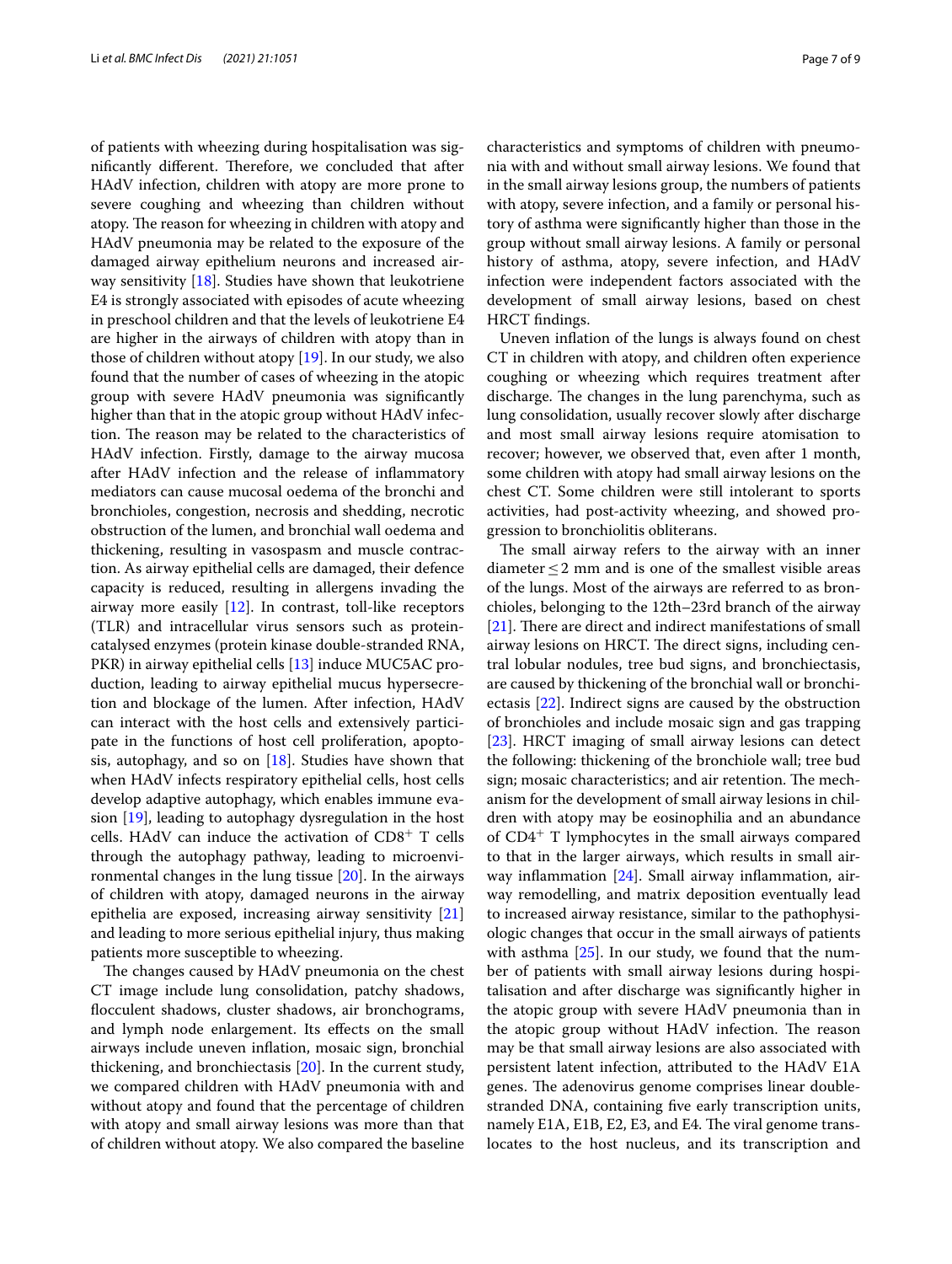expression initiate and facilitate viral replication. E1A is the earliest transcribed gene [\[26](#page-8-15)]. Studies have demonstrated that the adenoviral E1A DNA and proteins persist in the lung tissue after viral replication stops in the acute infection phase; this enables the long-term expression of proteins without the need for replication of the entire virus. The main target cells are bronchial epithelial cells, alveolar epithelial cells, and submucosal cells [\[27](#page-8-16)]. Studies have shown that enhanced expression of E1A genes can activate the mitogen-activated protein kinase (MAPK) signalling pathway, allowing HAdV to proliferate continuously in respiratory epithelial cells [[24\]](#page-8-13). Persistent latent infection of the lung tissue by E1A genes may lead to airway remodelling [[28\]](#page-8-17).

There are many limitations to our study. We only considered the infuence of atopy on the clinical symptoms of children, and other confounding factors that may also afect the prognosis of children, such as co-infection with respiratory syncytial virus [[28\]](#page-8-17), mycoplasma infection, infuenza [[29\]](#page-8-18), and mixed infuenza infections, were not considered. In some patients with wheezing, the use of glucocorticoids to suppress immune responses may have also afected the prognosis of pneumonia, which was not considered in this study. The difference in the timing of treatment and virus typing in some patients with severe pneumonia may also afect their prognosis, which was not considered in this study  $[2]$  $[2]$ . Therefore, our center will carry out relevant cohort studies in the future.

## **Conclusion**

Children with atopy and HAdV pneumonia may experience severe coughing in mild cases and wheezing in mild and severe cases. Children with atopy are more susceptible to the development of small airway lesions, recurrent wheezing after discharge and slower recovery of small airway lesions as observed on pulmonary imaging than non-atopic children after HAdV infection. A family or personal history of asthma, atopy, severe infection, and HAdV infection are independent risk factors associated with the development of small airway lesion as observed on chest HRCT.

#### **Abbreviations**

HAdV: Adenovirus; HRCT: High-resolution computer tomography; CRP: C-reactive protein; MAPK: Mitogen-activated protein kinase; TLR: Toll-like receptors.

#### **Acknowledgements**

The authors are extremely grateful for the enthusiasm and time provided by the parents and participants in this study.

#### **Authors' contributions**

ML conceptualised and designed the study, drafted the initial manuscript, and reviewed and revised the manuscript. LYL and HSY designed the data collection instruments, coordinated and supervised data collection, and reviewed and revised the manuscript. XHH and LLY performed the initial

analyses and critically reviewed the manuscript for important intellectual content. All authors approved the fnal manuscript for submission and agree to be accountable for all aspects of the work. All authors read and approved the fnal manuscript.

# **Funding**

Not applicable.

#### **Availability of data and materials**

The datasets used and/or analysed during the current study are available from the corresponding author on reasonable request.

#### **Declarations**

#### **Ethics approval and consent to participate**

The study was approved by the Research Ethics Committee of China Medical University (No: 2020PS005K; Shenyang, China). The data used in this study was anonymised before its use, and were published with approval from Shengjing Hospital of China Medical University.

#### **Consent for publication**

Not applicable.

## **Competing interests**

The authors declare that they have no competing interests.

Received: 2 September 2020 Accepted: 28 September 2021 Published online: 09 October 2021

#### **References**

- <span id="page-7-0"></span>1. Nascimento-Carvalho CM. Etiology of childhood community acquired pneumonia and its implications for vaccination. Braz J Infect Dis. 2001;5(2):87–97. <https://doi.org/10.1590/S1413-86702001000200007>.
- <span id="page-7-1"></span>2. Kim SJ, Kim K, Park SB, Hong DJ, Jhun BW. Outcomes of early administration of cidofovir in non-immunocompromised patients with severe adenovirus pneumonia. PLoS ONE. 2015;10(4): e0122642. [https://doi.org/](https://doi.org/10.1371/journal.pone.0122642) [10.1371/journal.pone.0122642](https://doi.org/10.1371/journal.pone.0122642).
- <span id="page-7-2"></span>3. Bhutta ZA, Das JK, Walker N, Rizvi A, Campbell H, Rudan I, et al. Interventions to address deaths from childhood pneumonia and diarrhoea equitably: what works and at what cost? Lancet. 2013;381(9875):1417–29. [https://doi.org/10.1016/S0140-6736\(13\)60648-0](https://doi.org/10.1016/S0140-6736(13)60648-0).
- <span id="page-7-3"></span>4. Agweyu A, Kibore M, Digolo L, Kosgei C, Maina V, Mugane S, et al. Prevalence and correlates of treatment failure among Kenyan children hospitalised with severe community-acquired pneumonia: a prospective study of the clinical effectiveness of WHO pneumonia case management guidelines. Trop Med Int Health. 2014;19(11):1310–20. [https://doi.org/10.](https://doi.org/10.1111/tmi.12368) [1111/tmi.12368.](https://doi.org/10.1111/tmi.12368)
- <span id="page-7-4"></span>5. Lynch JP 3rd, Kajon AE. Adenovirus: epidemiology, global spread of novel serotypes, and advances in treatment and prevention. Semin Respir Crit Care Med. 2016;37(4):586–602.<https://doi.org/10.1055/s-0036-1584923>.
- <span id="page-7-5"></span>Sandkovsky U, Vargas L, Florescu DF. Adenovirus: current epidemiology and emerging approaches to prevention and treatment. Curr Infect Dis Rep. 2014;16(8):416. [https://doi.org/10.1007/s11908-014-0416-y.](https://doi.org/10.1007/s11908-014-0416-y)
- <span id="page-7-6"></span>7. Lin MR, Yang SL, Gong YN, Kuo CC, Chiu CH, Chen CJ, Hsieh YC, Kuo CY, Fang CW, Tsao KC, Huang YC. Clinical and molecular features of adenovirus type 2, 3, and 7 infections in children in an outbreak in Taiwan, 2011. Clin Microbiol Infect. 2017;23(2):110–6.
- <span id="page-7-7"></span>8. de Blic J, Deschildre A, Chinet T. Post-infectious bronchiolitis obliterans. Rev Mal Respir. 2013;30(2):152–60. <https://doi.org/10.1002/ppul.24221>.
- <span id="page-7-8"></span>9. Murtagh P, Giubergia V, Viale D, Bauer G, Pena HG. Lower respiratory infections by adenovirus in children. Clinical features and risk factors for bronchiolitis obliterans and mortality. Pediatr Pulmonol. 2009;44(5):450–6. [https://doi.org/10.1002/ppul.20984.](https://doi.org/10.1002/ppul.20984)
- <span id="page-7-9"></span>10. Castro-Rodriguez JA, Daszenies C, Garcia M, Meyer R, Gonzales R. Adenovirus pneumonia in infants and factors for developing bronchiolitis obliterans: a 5-year follow-up. Pediatr Pulmonol. 2006;41(10):947–53. [https://doi.org/10.1002/ppul.20472.](https://doi.org/10.1002/ppul.20472)